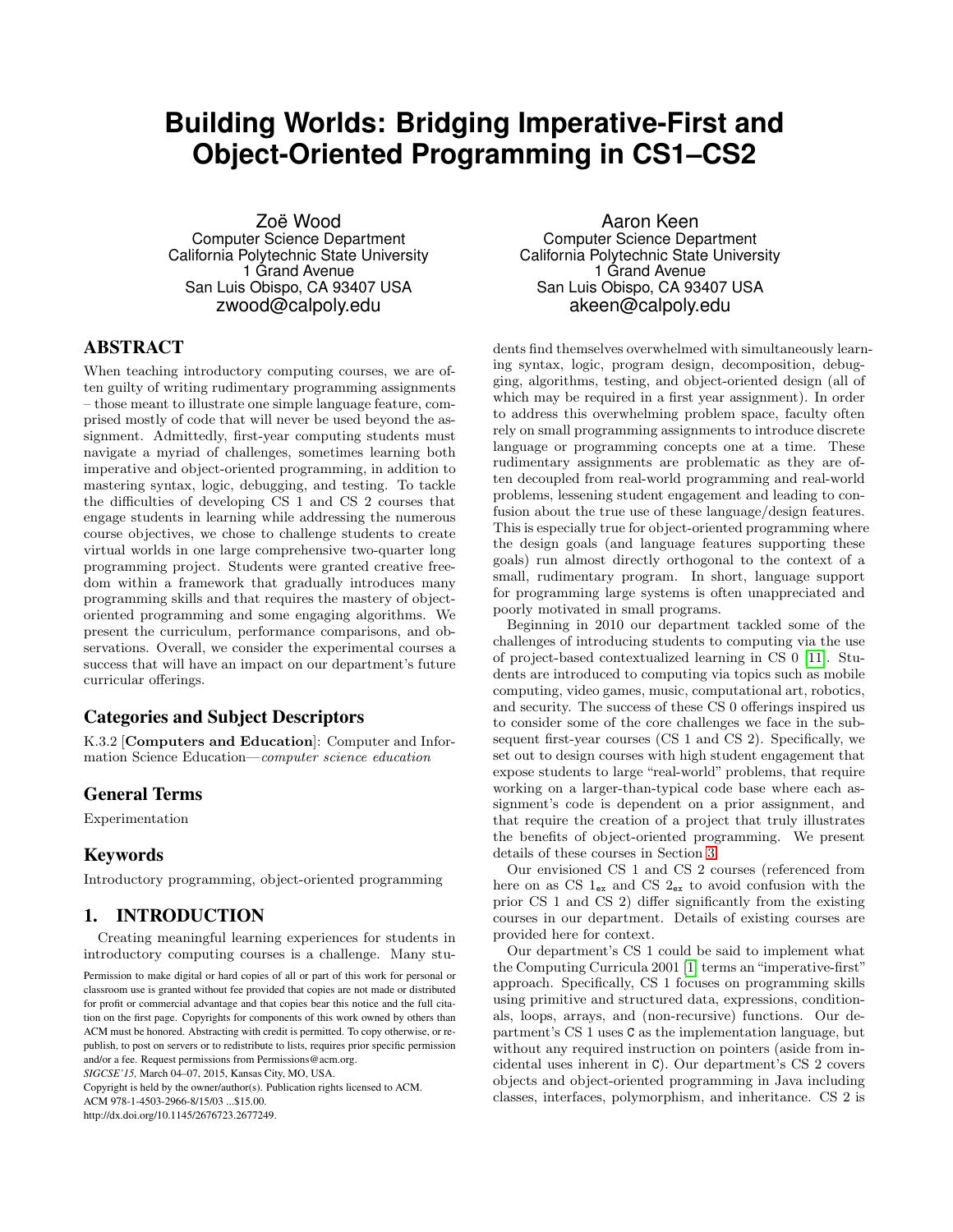also tasked with introducing recursion, searching, sorting, and linked lists. A typical instance of this course requires that students implement very prescriptive assignments with an emphasis on "how" the object-oriented language features work in Java.

Though our department's CS 1 builds a sufficiently solid imperative foundation that supports learning to program in Java, many students at the end of CS 2 are left unsure of the need for or value of object-oriented features. In particular, when early CS 2 assignments require the use of interfaces, it is a challenge to properly motivate the reasons for their use. When early CS 2 assignments do not require the use of interfaces, it can be a challenge to motivate their introduction later. Some students have questioned the value of objectoriented programming as a whole since they feel they could implement the assignment more directly in C; this is typically due to limited additional complexity in the prescriptive assignments that focus on introducing object-oriented features.

We sought to address these shortcomings by bridging the transition from CS 1 to CS 2 with a single project that spans these two courses. We offered one section of an experimental CS 1 (CS  $1_{ex}$ ) during the Winter quarter 2014 and one section of an experimental CS 2 (CS  $2_{ex}$ ) course during the Spring quarter 2014, each with approximately 35 students. These sections were co-taught by the authors during both quarters. The course-spanning project required students to create their own virtual worlds with interacting entities/characters. Students were allowed a great deal of creativity in designing the theme, the environment, and the behavior of their worlds and their worlds' inhabitants. The instructors provided high-level requirements that drove the development of a larger program while gradually introducing object-oriented features.

During this project, the students had to contend with code dependencies between assignments, rewrite portions of their program to address shortcomings in design decisions (and, ultimately, to switch languages), test modules before integrating them into the larger program, and implement context-based graph searching algorithms (an extension in scope beyond the searching of sequential structures required in our department's CS 1 and CS 2). These experiences pushed student learning beyond the development of small throw-away programs and contextualized the value and need for more advanced language features and design methodologies.

#### 2. RELATED WORK

There is a large body of work addressing the multitude of challenges (including failure rates [\[5\]](#page-5-2)) in introductory computer science curricula, including context-based computing, small courses and the use of labs early, making use of pair programming, etc. [\[10,](#page-5-3) [8,](#page-5-4) [13,](#page-5-5) [7,](#page-5-6) [6\]](#page-5-7). Our department has a strong commitment to introductory computing: the introductory courses are kept relatively small with about 35 students per section, each section includes equal lab and lecture time, and the department runs a free tutoring center. Though these academic structures are beneficial, students in introductory courses continue to fail at higher than acceptable rates and there is a perceived mismatch between the skills students gain in introductory courses and the skills desired by upper-division instructors.

In order to address issues related to student failure rates, dwindling enthusiasm, language battles, and upper-division skill mismatch, we proposed the experimental course structure described in this paper. The work presented here is strongly founded in the success of using context-based computing in introductory computing courses [\[10,](#page-5-3) [8,](#page-5-4) [11\]](#page-5-0) and our belief in the use of project-based learning [\[4\]](#page-5-8), especially when considering teaching the utility of object-oriented language features. Additionally, we were inspired to allow students to work in pairs for all major programming assignments, using a casual implementation of pair-programming [\[13\]](#page-5-5). Finally, our explorations into using Python as a first programming language were influenced by various sources suggesting Python as a positive starting language [\[14,](#page-5-9) [9\]](#page-5-10).

Though our proposed context of a two-dimensional virtual world to motivate learning object-oriented language features may appear reminiscent of GridWorld [\[12\]](#page-5-11), our work was inspired independently. Moreover, our project requires students to create their own worlds and to write all associated code from scratch. This structure provides a means for students to experience the ramifications of non-ideal design decisions and to appreciate the value of improved design in addressing the shortcomings of earlier decisions.

## <span id="page-1-0"></span>3. OUR SOLUTION

To address the challenge of developing a CS 1 and CS 2 course sequence that engages students in learning while allowing them to apply their learning to one large comprehensive programming project, we designed a two-quarter se-quence focused on the construction of a virtual world<sup>[1](#page-1-1)</sup>. Students were granted creative freedom within the framework of the required technology specifications.

Initially, the students were asked to design worlds that met the following requirements:

- The world is confined to two dimensions.
- The world must contain multiple characters with different behavior. In particular, the first specification of the world required the definition of:
	- $-$  a gatherer(s) that would move through the world seeking a resource.
	- $-$  a generator(s) that would generate a resource (in a location relative to the generator).
- The world must include consumable resources that are generated and gathered.

Later extensions to the project required:

- Obstacles in the world that prevented or restricted movement.
- Character transformations based on interactions with the world, with a resource, or with another character.
- A world changing event affecting all elements of the world within a given (geometric) range.

<span id="page-1-1"></span><sup>1</sup>Those interested can find materials for this curriculum at [http://users.csc.calpoly.edu/~akeen/courses/](http://users.csc.calpoly.edu/~akeen/courses/csc101x) [csc101x](http://users.csc.calpoly.edu/~akeen/courses/csc101x).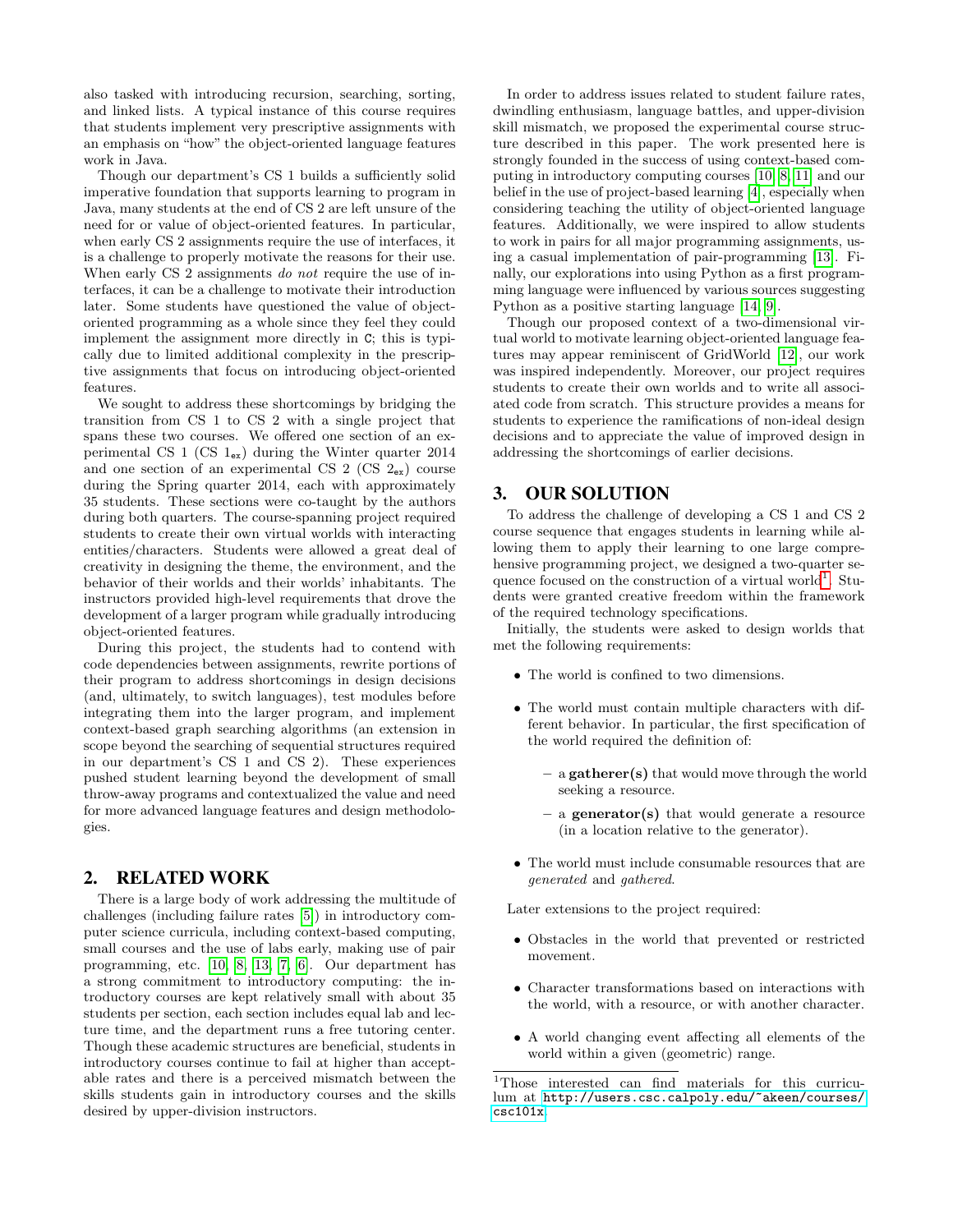Although it was not necessary, we opted to require that each world be displayed in 2D in order to give the students improved visual feedback on the state of their world and to allow for creative visual expression to enhance engagement.

In order to address the diverse curricular needs of CS  $1_{ex}$ and CS 2ex, each quarter had a slightly divergent emphasis and development environment.

- CS 1ex: The first course focused on programming skills using primitive and structured data (via classes and objects), expressions, conditionals, loops, lists, and functions. This course used Python as the implementation language with worlds displayed using pygame [\[3\]](#page-5-12).
- CS  $2_{ex}$ : The second course focused on object-oriented programming with increased exposure to classes and objects and an introduction to interfaces, polymorphism, and inheritance. This course also covered recursion, searching, sorting, and the implementation of linked lists. Due to our department's requirement that students entering CS 3 must know how to program in Java, this course included a transition from Python and pygame to Java with Processing [\[2\]](#page-5-13).

Lecture material covered introductory programming and project-relevant topics with students completing short related lab assignments each week and with the virtual world project split into multiple major homework assignments. Students were allowed to choose between working on these major assignments in pairs or as individuals. Over the two quarters of this experiment, the composition of pairs and individual projects varied but at the end of  $CS$   $2_{ex}$  eleven projects were completed by pairs and eight were completed by individuals. Key assignments were as follows:

• CS  $1_{ex}$ , HW 1: Provide a description of the theme, environment, and characters in the virtual world. Define data representations for some of the characters in the virtual world.

This assignment introduced the entire virtual world project by requiring students to describe the world they intended to build. This assignment also introduced students to programming and Python through the implementation and testing of simple classes and objects to represent characters in the world (as defined by properties such as the x-/y-location, the number of resources gathered, and the frequency at which a resource is generated). These two extremes provided a creative context (the grand vision) in which to project the introductory minutiae of defining simple data (the characters).

• CS 1<sub>ex</sub>, HW 2: Build the basic structure to visualize the world in 2D. Populate the world with characters and implement movement for a subset of them.

This assignment required that a gatherer move toward a resource and stop once the resource is reached. In this context, the students were introduced to decisionmaking, conditional logic, and looping. This assignment also served to introduce pygame for displaying the world.

• CS  $1_{ex}$ , HW 3: Increase the complexity of interactions in the world, increase the visual complexity of the world, and visualize reactions to interactions.

This assignment required support for primitive userinteraction via pygame events (both mouse and keyboard) including a visual response to selection of resources and movement of a gatherer to the nearest or farthest resource (by choice). In addition, the visual theme of the virtual world was improved through the selection or creation of sprites.

• CS  $1_{ex}$ , HW 4: Build a program to allow a user to "create" a specific instance of a world by placing entities and background sprites using the mouse and keyboard (including functionality to save and load worlds).

This assignment required the management of multiple characters (objects) of varying types through the use of lists and the 2D grid. This included the presentation of characters that could be placed over different types of background tiles necessitating managing multiple objects in the same 2D world "cell". This assignment also emphasized data conversion in the form of save files (conversion of an object to/from a string) and movement of a "view window" in the world (conversion of window coordinates to/from world coordinates).

• CS  $1_{ex}$ , HW 5: Bring the world to life by implementing clock-based movement and animation. Some characters must transform (with a corresponding animation) based on actions taken.

This assignment completed the first phase of the twoquarter virtual world project with a "live" world in which characters move through the world to take actions (e.g., gather or deposit resources). This required triggering actions based on a timer, preventing movement of characters through obstacles (with some naive effort to bypass obstacles), and changing the state of the world (creating and/or removing entities) during execution.

Though it was infeasible to force students completing  $CS1_{ex}$ to continue with CS  $2_{ex}$ , of the eleven students in CS  $1_{ex}$  that did not continue on to CS  $2_{ex}$ , none continued on to any CS 2. The majority of these students were "non-majors" that are not required to take CS 1 or CS 2.

While we did have control over registration priority for CS 2ex, enrollment demands necessitated adding ten students to CS  $2_{ex}$  that had not taken CS  $1_{ex}$ . These ten students had completed traditional non-objects CS 1 courses (using C). To support these new students and to aid any continuing CS  $1_{ex}$  students that did not complete their assignments perfectly, we offered the opportunity to start fresh with an instructor provided world implementation (approximately 1700 lines of code). Five projects were continued from the students' own original code, eleven projects used the instructor provided code, and three projects started with the instructor code but modified it to fit their own world. Major assignments in CS 2ex included:

• CS 2ex, HW 1: Refactor the code to group functionality for each character/class into methods. Justify this factoring in a written design document.

This assignment required moving the reasonable associated behavior for each character (and other class) from stand-alone functions (as used in CS  $1_{ex}$ ) to methods. Through this assignment students were introduced to objects with behavior, extending their notion of a data-holding object from CS  $1_{ex}$ .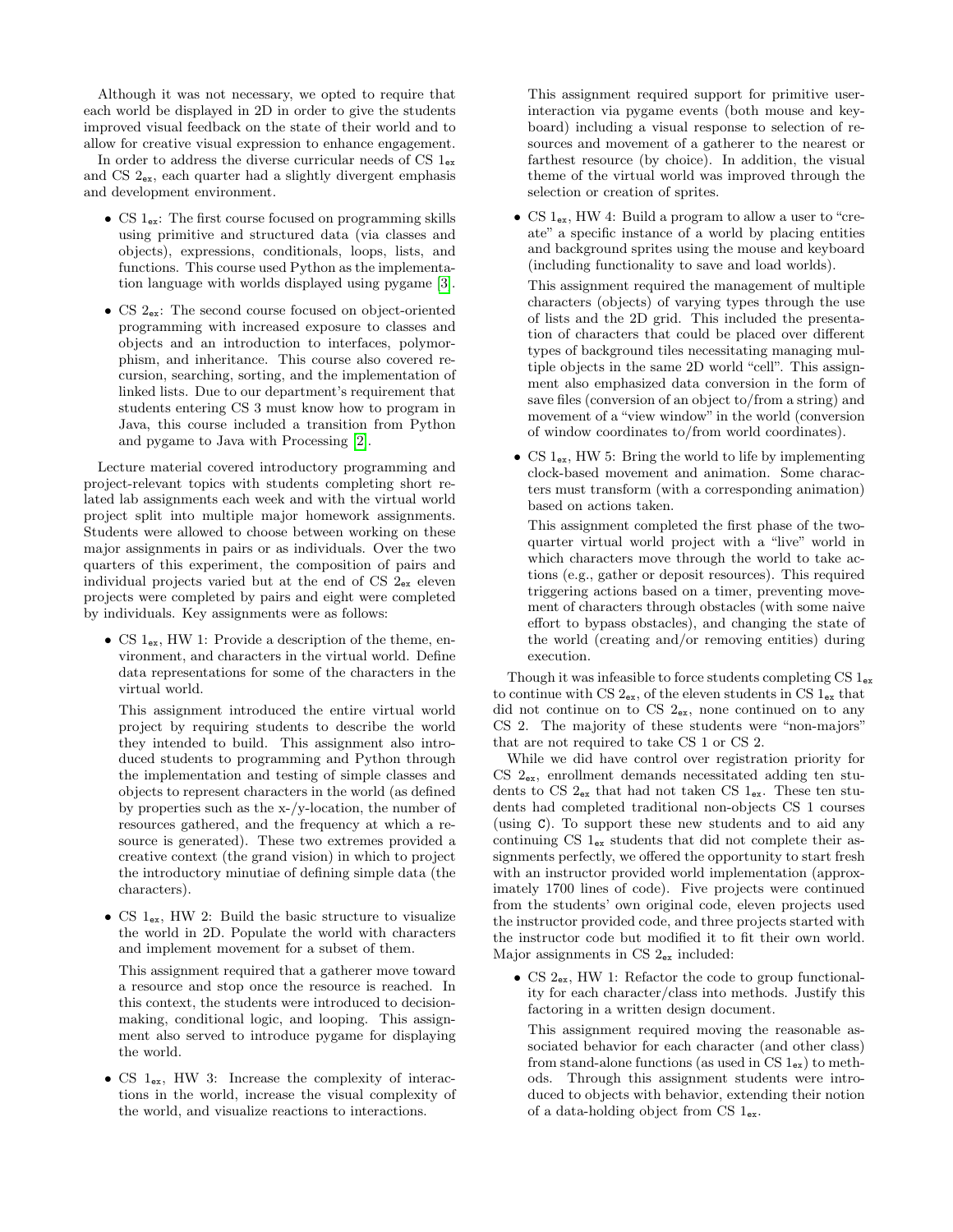• CS  $2_{ex}$ , HW 2: Improve character movement within the world.

This assignment required improving character movement by replacing the naive search from CS  $1_{ex}$  with the  $A^*$  (A-star) search algorithm. The implementation of A\* for this assignment required students to consider the representation of the search space in order to select neighbors, the representation and manipulation of open and closed sets, and how to reinitiate a search (the world remains active, so a character will move again). This assignment also introduced recursion for reconstructing the shortest path.

• CS  $2_{ex}$ , HW 3: Refactor the world code to use inheritance for the world entities.

In many cases, the movement of stand-alone functions to methods in HW 1 involved duplication of code. In some cases, the duplicated code contained an "instance of" check to determine the action to take. This assignment introduced the concept of inheritance and required that students refactor duplicate code into a parent class while specializing behavior in subclasses.

• CS  $2_{ex}$ , HW 4: Convert the world project from Python with pygame to Java with Processing.

This assignment introduced Java through a code rewrite. The Python (with pygame) implementation had to be converted to Java (with Processing). Of particular note, this rewrite required that students contend with type annotations, access modifiers, interfaces, checked exceptions, generics, and support for lists in Java's API.

• CS 2<sub>ex</sub>, HW 5: Integrate a 'world changing' event into the world.

This assignment required the implementation of a triggered event that starts at a specified location and that has some local extent. Furthermore, the assignment required that the event be visualized by changing the images of the associated grid elements and that the event affect different characters differently (creating both a change in the physical appearance of the characters along with a change in the behavior of one of the character types).

In addition to submitting these assignments, students were required (twice each quarter) to demonstrate their world and code in front of the instructors and their classmates. These class code reviews provided an excellent opportunity for students to share their solutions and discuss their design decisions.

An important note about this experimental course is that it was a break from the traditional CS 1 and CS 2 for our department in many ways. We used different programming languages, different assignments, and a different lecturing style. Both authors worked collaboratively on all aspects of the course: co-designing lab and homework assignments, co-writing exams (lab and lecture), and sharing lecturing (trading-off approximately weekly or by topic). Each instructor attended every lecture and genuinely co-taught the course.

<span id="page-3-0"></span>

| Table 1: CS 1 Traditional vs Experimental scores |  |  |
|--------------------------------------------------|--|--|
|--------------------------------------------------|--|--|

|                                   | CS <sub>1</sub> |           | $CS1_{\alpha x}$ |           |
|-----------------------------------|-----------------|-----------|------------------|-----------|
|                                   | 30 Overall      |           | 31 Overall       |           |
|                                   | 28 Computing*   |           | 23 Computing*    |           |
|                                   | mean            | std. dev. | mean             | std. dev. |
| <b>Midterms</b>                   |                 |           |                  |           |
| Exam 1                            |                 |           |                  |           |
| Overall                           | 80.9%           | 14.6      | $82.5\%$         | 13.4      |
| $\overline{\text{Computing*}}$    | 80.4%           | 14.8      | 87.2%            | 9.0       |
| Exam 2                            |                 |           |                  |           |
| Overall                           | 76.9%           | 15.5      | 75.1%            | 23.3      |
| $\overline{\mathrm{Computing}^*}$ | 76.5%           | 16.0      | 83.2%            | 16.4      |
| Lab Exam                          |                 |           |                  |           |
| Overall                           | 82.0%           | 17.7      | 82.1%            | 23.3      |
| $Computing*$                      | 81.3%           | 18.0      | 86.2%            | 22.2      |
| <b>Final Exam</b>                 |                 |           |                  |           |
| Overall                           | 79.7%           | 14.2      | 77.4%            | 17.4      |
| $Computing*$                      | 79.1%           | 14.4      | 82.9%            | 12.7      |

#### 4. PERFORMANCE COMPARISONS

In measuring the success of our experimental CS  $1_{ex}$  and CS  $2_{ex}$  courses we consider both student outcomes and the participating faculty's perspectives.

For student outcomes, we compare student success in the experimental section versus the traditional CS 1 and CS 2 courses taught during the same quarters. At this time we do not have statistics on the long-term contribution to student success (in subsequent courses), but can report positive outcomes for each comparative section.

We compare the performance in the CS  $1_{ex}$  course against a traditional CS 1 course taught by one of the authors during the same quarter. The same midterms, lab exams, and final exam were used in each course, but with each adapted to the appropriate syntax for the course (C in CS 1 and Python in CS  $1_{ex}$ ). Table [1](#page-3-0) lists each section's scores for students that took the final exam, broken down into the 'Overall' class and the 'Computing\*' students, which includes computer science, software engineering, computer engineering, and 'liberal arts and engineering studies' (LAES) majors (these are the majors that typically continue on to CS 2). When comparing all students ('Overall') in each course, the  $CS$   $1_{ex}$  students performed slightly better or just barely below their their traditional CS 1 counterparts in all assessments.

It is worth noting that the experimental section student population included an uncommonly high number of noncomputing majors. The creative theme attracted ten noncomputing and non-engineering majors (including students from art, business, political science, and agriculture) out of a total student population of 36 students, while in the traditional class the vast majority of students were computing or engineering majors. When comparing computing and engineering majors between the two sections(designated 'Computing\*' in Table [1\)](#page-3-0), the students in the experimental section did better in all categories.

For student outcomes in CS  $2_{ex}$ , we can only compare the experimental section against traditional sections taught by faculty members other than the authors. In addition, due to the more divergent material in the experimental CS  $2_{ex}$ course (with its heavy emphasis on path-finding algorithms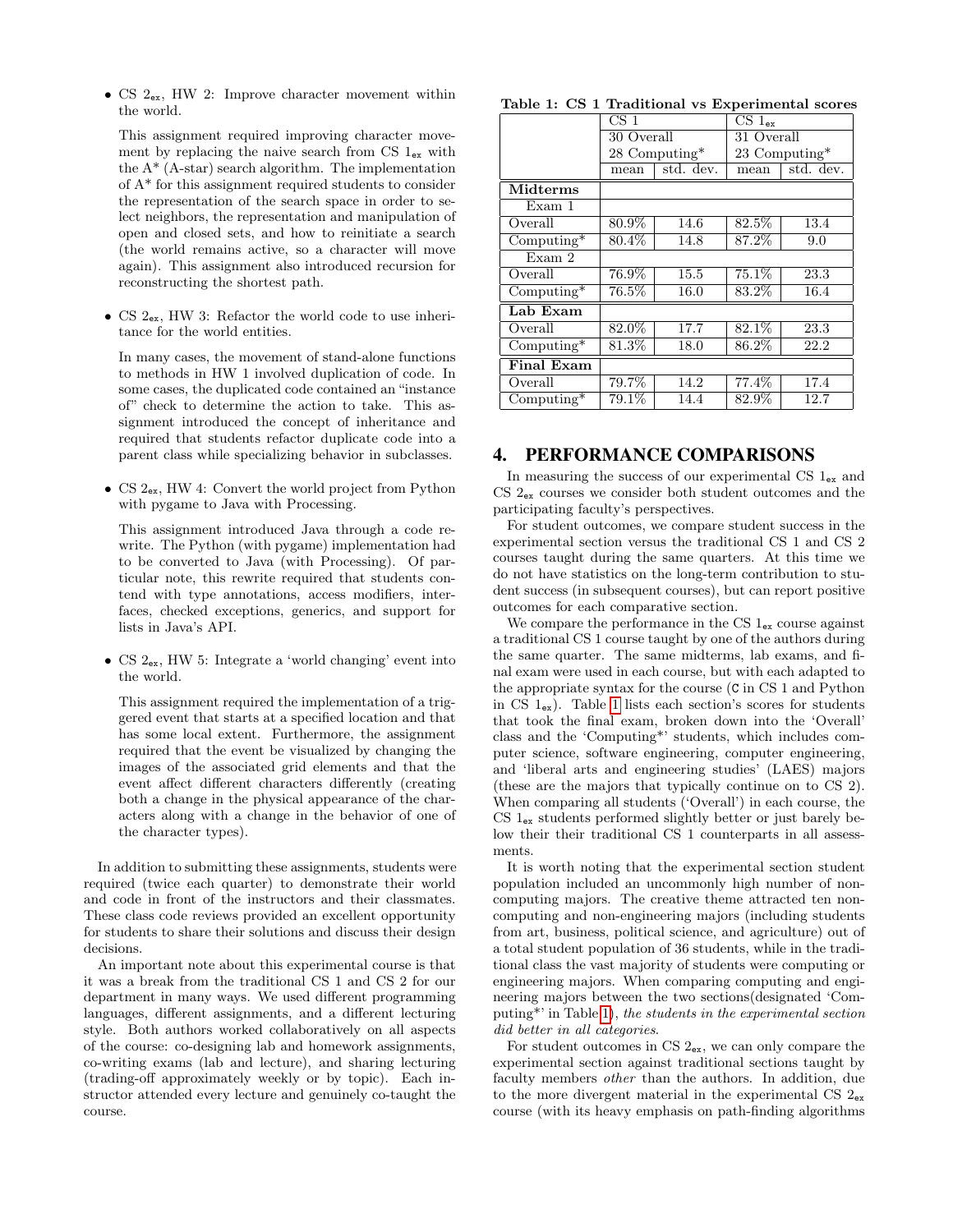and object-oriented design/refactoring from an existing large code base), the material between the CS 2 variants was more diverse. However, the same final exam was used across experimental and traditional sections with the exception of two questions out of twelve (20 points out the the 95 total points). For the experimental section the average on the final exam was 80.8%, while two other traditional section final exam averages were 79.6% and 83%. Comparing the total number of students enrolled in the CS 2 sections (experimental versus traditional), 82% of the students in the experimental section received a passing grade, while 86% of the students from the two traditional sections received passing grades.

In total, the performance comparisons indicate that the students in the experimental section performed on par with their counterparts in the traditional sections. We feel students in the experimental sections had additional gains documented below.

## 5. OBSERVATIONS AND IMPRESSIONS

When reflecting on the CS  $1_{ex}$  and CS  $2_{ex}$  experiment, the participating faculty perceived some very clear positive outcomes. Perhaps the clearest outcome for both faculty was an increased appreciation for the use of Python as an introductory programming language. Using Python in CS 1ex drastically reduced the amount of lab and office hour time that instructors spent explaining strange and obscure program errors so common with C in an introductory course. We will not repeat all of the advantages here, as many are well-documented [\[14,](#page-5-9) [9\]](#page-5-10), but, for example, beginning with Python instills some simple good programming practices from the outset, such as initializing variables before use.

Moreover, the transition from Python to Java in CS  $2_{ex}$ provided a means to bootstrap object-oriented concepts in a manner that is not easily replicated when transitioning from C to Java. In particular, since CS 1ex introduced objects as aggregates of data, we could begin CS  $2_{ex}$  with a discussion of adding behavior to objects (still in Python) without any concern for the syntactic and semantic overhead of access modifiers and static data/methods. Continuing in Python, the introduction of inheritance was simplified by the omission of access modifiers and their interaction with inheritance and by the omission of the distinctions (in Java) between extending a class and implementing interfaces. In addition, each modification (e.g., the refactoring of a function into methods or joining a set of classes at a parent through inheritance) could be made and tested iteratively since the function-based aspects of the code continue to work in Python. After this experience, students found these concepts (objects with behavior, inheritance, polymorphism) more readily understandable in Java and showed greater appreciation for the use and value of interfaces.

Another aspect of the experimental offering that we found to be very effective was the use of a large, cohesive project in CS  $2_{ex}$ . The large virtual world programming project requiring complex interacting objects with some shared and divergent behavior (benefiting from polymorphism and inheritance), made the introduction of many of the objectoriented topics more natural and immediately useful to students. The 2D world context provided a great stage for students to apply searching/pathing algorithms; the introduction of these algorithms improved student engagement leading to many in-class discussions and outside research into and coding of variants of the pathing algorithms. Even students that struggled with this topic continued to be engaged and to work hard on these projects in order to accomplish their goal of moving their gatherer to a resource along a "good" path. For some, this led to continued work on tuning their pathing during later assignments when the emphasis was no longer on pathing.

Some of the general observations we came away from this experience with are as follows. In the experimental sections, it was a positive experience for faculty and students:

- to include project appropriate pathing algorithms in CS  $2_{ex}$  (specifically depth first search and  $A^*$ ).
- to have assignments that built on prior assignments (students were more accountable for their code and had to "stick with it" to get their program to work).
- to rewrite a large Python code base in Java. This activity required a level of precision and code understanding that previously used rudimentary assignments did not require.
- to use object-oriented language features in the context of a relatively large code base to implement the virtual world.

In addition, we strongly suspect that the students in our experimental section have a better understanding of the need for and value of object-oriented language features and object-oriented programming in Java than they would have after completing our traditional CS 2 (though our CS  $2_{ex}$ students were not exposed to as much of the Java API). We intend to do longitudinal tracking for these students in CS 3 to evaluate their performance compared to students in traditional sections.

The aspect of the experimental section that was most challenging for students (reflected in their verbal comments on the class) was requiring two different programming languages in one quarter (during  $CS 2_{ex}$ ). However, each student had a diverse reaction to the two very different languages they needed to use throughout this two-quarter long project. At the end of CS 2ex we asked students to express their preference for Python or Java (including the option of saying they liked both). Twelve students commented that they enjoyed Java while eighteen said that they did not like Java or that they preferred Python. Student comments about the languages included opinions such as: "I hate shoving everything into classes", "I don't like types", "I like the freedom of Python", "Java had a great IDE", and "I liked the constraints and structure in Java". This varied opinion of the two languages is a positive indicator that exposing introductory students to various languages allows them to find the programming tools that best match either the specific problem they are solving or, when given a choice, that best match their own computational thinking style.

The one aspect of the experimental sections that did not go as well as predicted was the very open-ended nature of the projects at the beginning of CS  $1_{ex}$ . We found that during the first few weeks of CS  $1_{ex}$ , when students were designing their worlds but had fairly limited programming experience, they struggled a bit with understanding what they needed to do and what they could accomplish. For future offerings of this sequence, we strongly feel that providing more structured assignments while introducing world designing and building would be beneficial in CS 1.